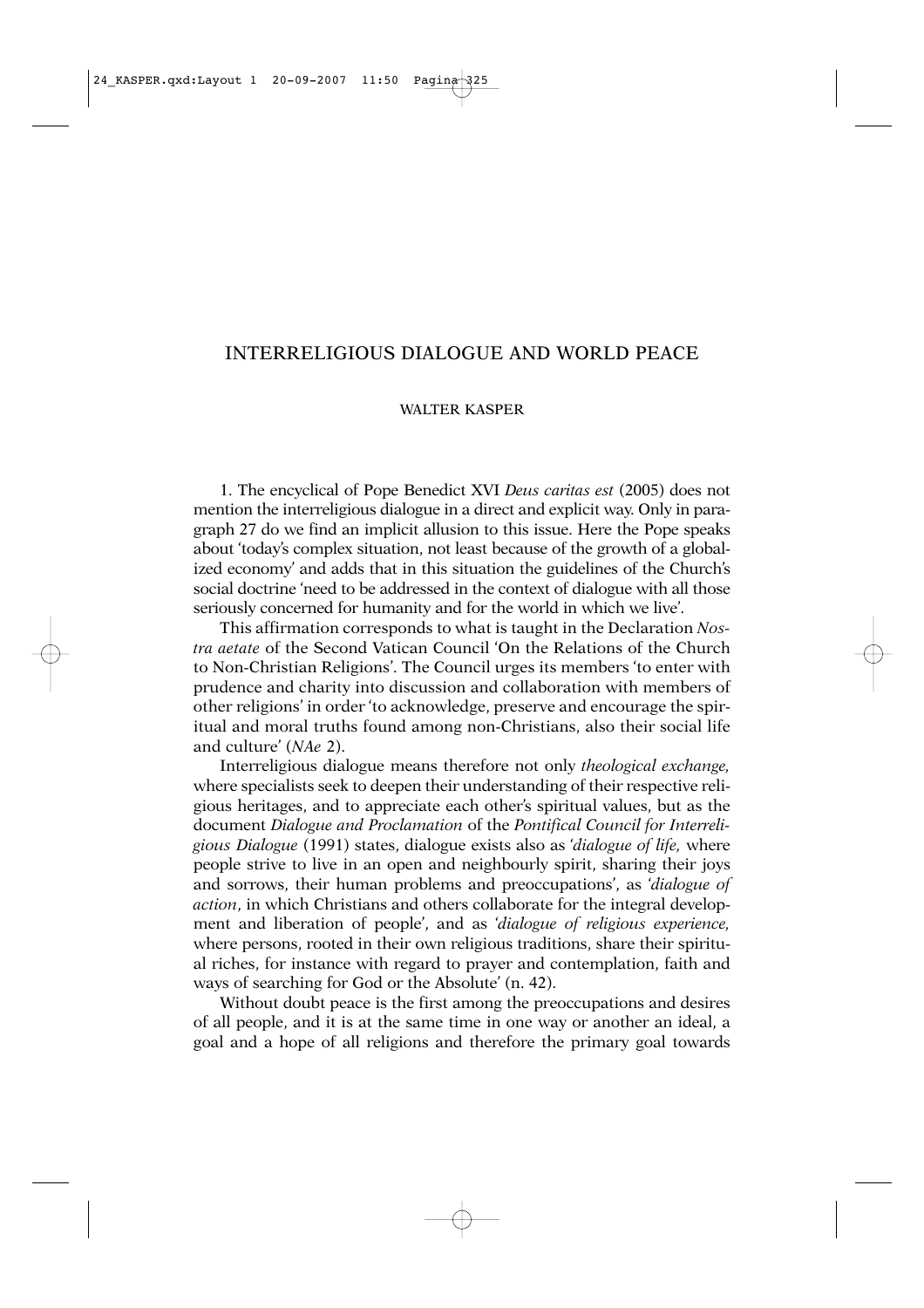which interreligious dialogue strives. According to Jewish and Christian understanding peace (shalom) is God's fundamental promise and blessing; at the end of the times God will gather all nations in a realm of universal peace. In a similar way for Muslims surrender (*islam*) to God implies peace (*salam*). Hindus and Buddhists seek to reach peace by mediation and regard non-violence as an ideal.

2. Nevertheless, interreligious relations have been in the past and unfortunately are often still today characterized by violence and religiously motivated conflicts and wars. Today particularly the exclusive claims of monotheistic religions are often blamed for violence and even for terrorism. Justifiably, it has been said: 'There cannot be peace among nations without peace among religions' (H. Küng).

Still today in order to reach this aim we have to overcome many obstacles. On the one hand, there is insufficient grounding in one's own faith; on the other, there is insufficient knowledge and understanding of the beliefs and practices of other religions, leading to a lack of appreciation for their significance and even at times to misrepresentation. As well, there are socio-political factors and burdens of the past; – wrong understanding of the meaning of terms such as conversion, baptism, dialogue, etc.; – self-sufficiency, lack of openness leading to defensive or aggressive attitudes; – lack of conviction with regard to the value of interreligious dialogue, which some may see as a task reserved to specialists, and others as a sign of weakness or even a betrayal of the faith; – suspicion about the other's motives in dialogue; – a polemical spirit when expressing religious convictions; – intolerance, which is often aggravated by association with political, economic, racial and ethnic factors; – a lack of reciprocity in dialogue which can lead to frustration; – certain features of the present religious climate, e.g., growing materialism, religious indifference, and the multiplication of religious sects which creates confusion and raises new problems (cf. *Dialogue and Proclamation*, n. 52).

Although through dialogue we confront and struggle in order to overcome these obstacles, we should not be naïve. In this world truth will be always in conflict with the powers of untruth, and truth can be attained only in a struggle with untruth; in a similar way peace built on justice must conquer and overcome injustice, hatred and violence. Thus Jesus did not at all promise us a harmonious future of an always peaceful dialogue. Nevertheless he taught his disciples in the Sermon on the Mount not to retaliate (*Mt* 5:21ff; 38ff) but 'to speak and to do truth in love' (*Eph* 4:15).

In this sense the Second Vatican Council in its 'Declaration on Religious Liberty' *Dignitatis humanae* stressed that the search for truth, the obliga-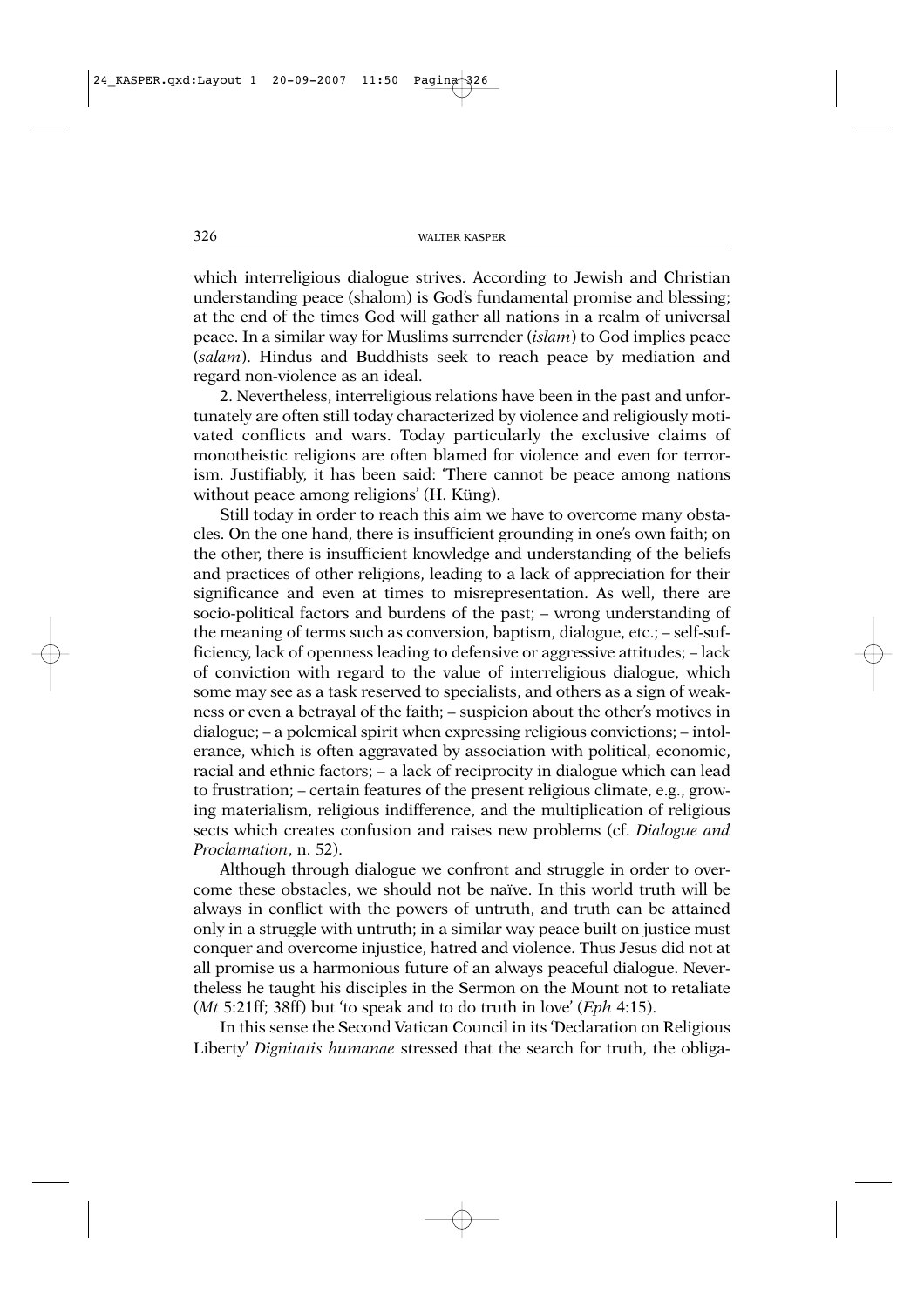tion to embrace truth and to give witness of truth can never be realized by violence. It proclaimed 'that these obligations bind in man's conscience. Truth can impose itself on the mind only in virtue of its own truth, which wins over the mind with both gentleness and power' (*DH* 1). Along this line Pope Benedict in his Regensburg lecture highlighted that Christian faith is bonded not with violence but with reason.

3. Often the question arises as to how interreligious dialogue and missionary proclamation relate. This question is too complex for me to discuss in this context in a sufficient and satisfactory way. The above-mentioned document on *Dialogue and Proclamation* gives many valuable hints for an answer.

The encyclical *Deus caritas est* deepens the question by deepening the concept of dialogue, which surpasses mere information and is witness and expression of self-giving and self-communicating love. For this reason the Pope is very clear when he states that dialogue as the expression of love does not mean what nowadays is considered to be proselytism. 'Love is free; it is not practised as a way of achieving other end'. Then the Pope goes on with the following marvellous words: 'Those who practise charity in the Church's name will never seek to impose the Church's faith upon others. They realize that a pure and generous love is the best witness to the God in whom we believe and by whom we are driven to love. A Christian knows when it is time to speak of God and when it is better to say nothing and to let love alone speak... It is the responsibility of the Church's charitable organizations to reinforce this awareness in their members, so that by their activity – as well as their words, their silence, their example – they may be credible witnesses to Christ' (n. 31c).

Love, which does not substitute but encourages, inspires and surpasses justice (cf. *Deus caritas est*, 28b), is also the power which promotes peace. In this sense peace presupposes dialogue and dialogue is the only possible alternative to a 'clash of civilisations' (S.P. Huntington). What we want is not a clash of civilisations but a dialogue of civilisations and religions as the way to and instrument of peace.

4. With regard to Muslims the Second Vatican Council pleaded 'to forget the past' and urged 'that a sincere effort be made to achieve mutual understanding'. The Council added: 'For the benefit of all men, let them together preserve and promote peace, liberty, social justice and moral values' (*NAe* 3). I guess that on this issue both Their Beatitudes here present, who live and work in a Muslim context, will be able to speak more extensively.

As President of the *Pontifical Commission for Religious Relations with the Jews* in what follows I would like to be more explicit with regard to the Jew-